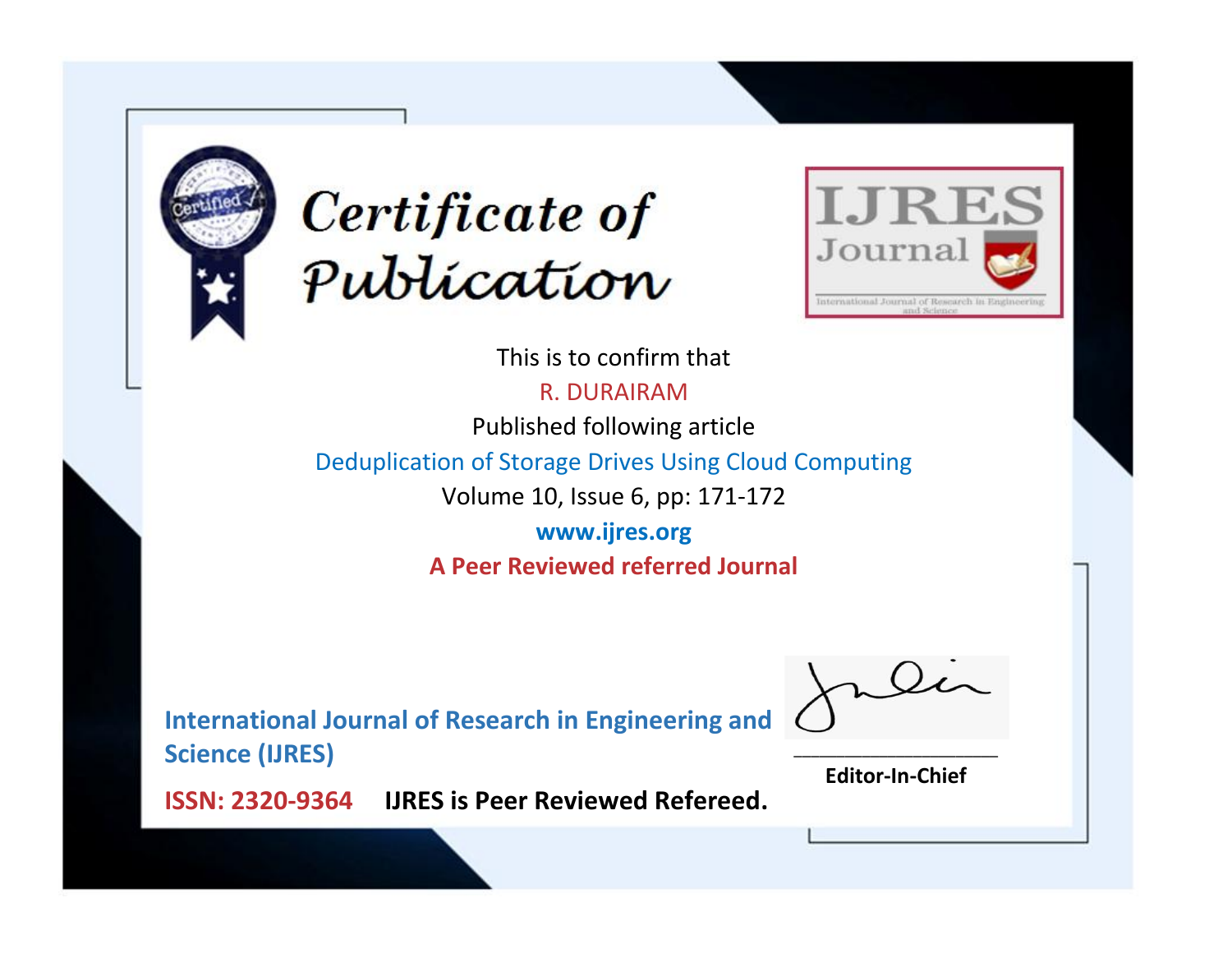



This is to confirm that S S. INIYA YAZHINI Published following article

Deduplication of Storage Drives Using Cloud Computing

Volume 10, Issue 6, pp: 171-172

**www.ijres.org A Peer Reviewed referred Journal**

**International Journal of Research in Engineering and Science (IJRES)**

\_\_\_\_\_\_\_\_\_\_\_\_\_\_\_\_\_\_\_\_\_\_\_\_ **Editor-In-Chief**

**Journal.**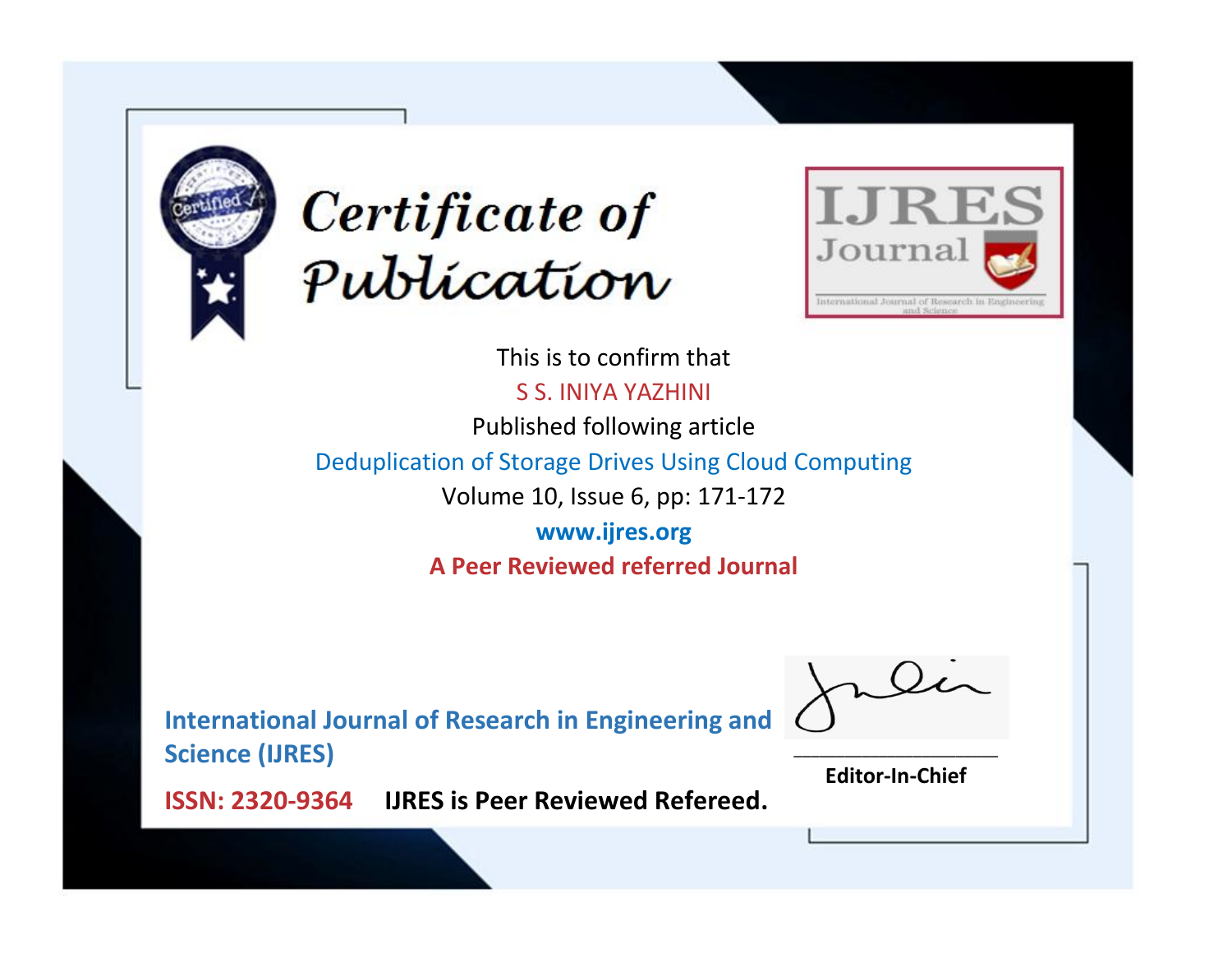



This is to confirm that

G. JAYANTHY

Published following article

Deduplication of Storage Drives Using Cloud Computing

Volume 10, Issue 6, pp: 171-172

**www.ijres.org A Peer Reviewed referred Journal**

**International Journal of Research in Engineering and Science (IJRES)**

\_\_\_\_\_\_\_\_\_\_\_\_\_\_\_\_\_\_\_\_\_\_\_\_ **Editor-In-Chief**

**Journal.**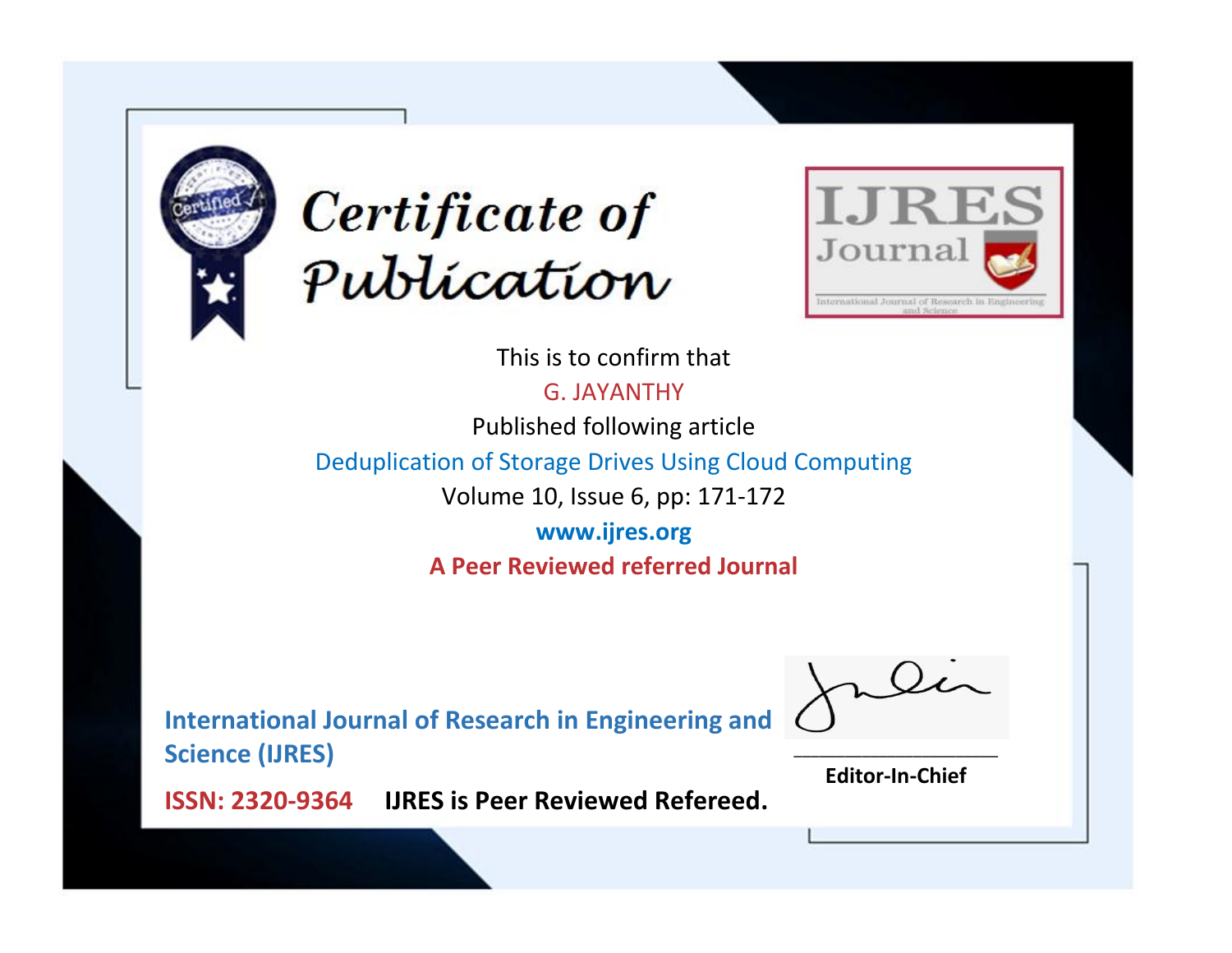



This is to confirm that

M. JOTHISRI

Published following article

Deduplication of Storage Drives Using Cloud Computing

Volume 10, Issue 6, pp: 171-172

**www.ijres.org A Peer Reviewed referred Journal**

**International Journal of Research in Engineering and Science (IJRES)**

\_\_\_\_\_\_\_\_\_\_\_\_\_\_\_\_\_\_\_\_\_\_\_\_ **Editor-In-Chief**

**Journal.**